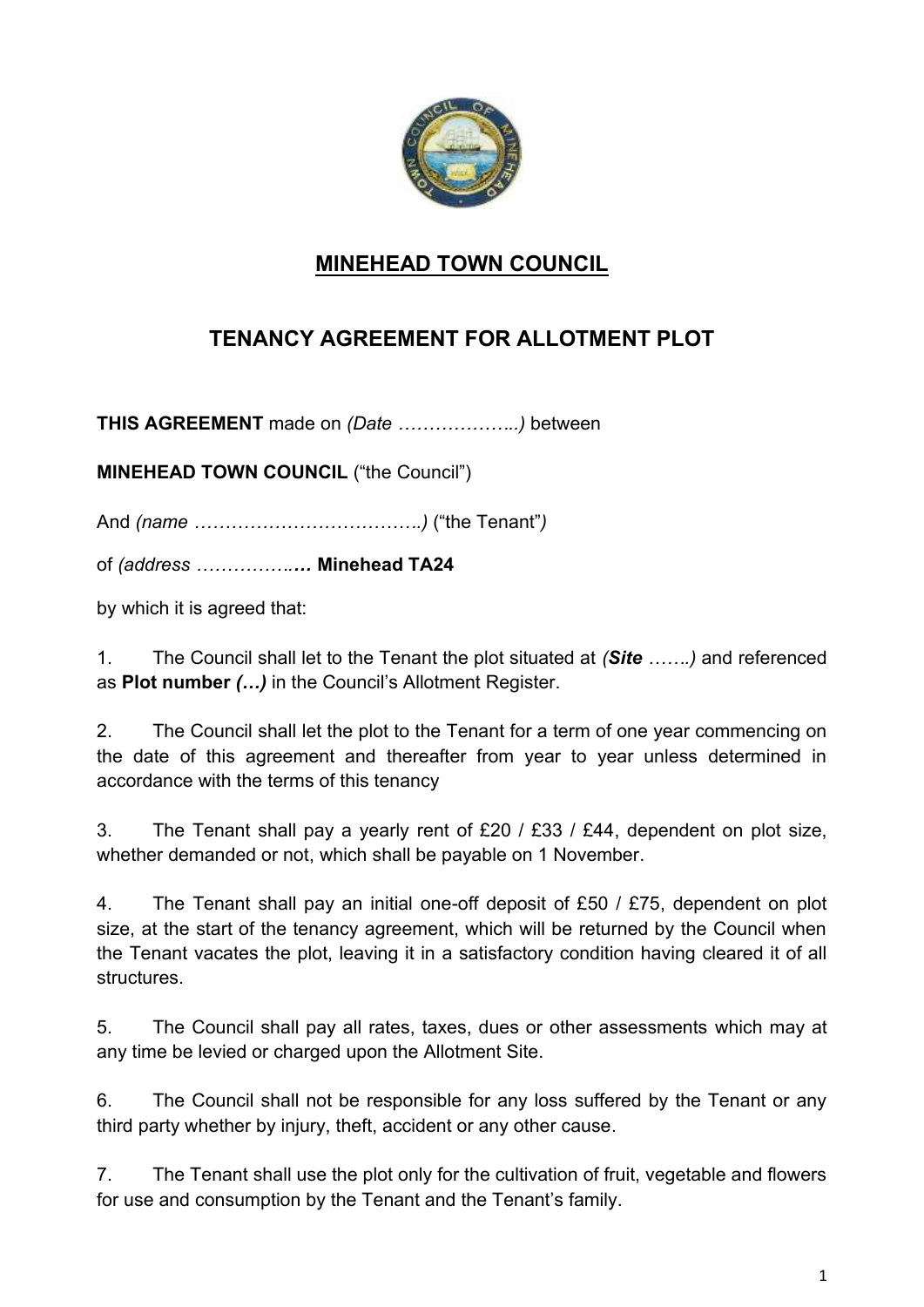8. The Tenant shall not sell or undertake a business in respect of the cultivation and production of fruit, vegetables and flowers on the plot.

9. The Tenant shall reside within the boundary of Minehead during the tenancy.

10. If the Tenant does not begin cultivation of the plot within the first three months of the tenancy the Council may repossess the plot giving the Tenant one month's notice.

- 11. During the tenancy, the Tenant shall:
	- a) keep the plot clean and in a good state of fertility and cultivation
	- b) cultivate at least 75% of the area of the plot during the tenancy
	- c) not cause or permit any nuisance or annoyance to the occupier of any other plot. Any case of dispute between the Tenant and any other occupier of a plot will be referred to the Council, whose decision will be final
	- d) not obstruct or encroach on any path or roadway set out by the Council for the use of the occupiers of the plots
	- e) not dispose of any materials, arisings or rubbish from the allotment plot or from elsewhere, on any part of the allotment site, its footpaths, roads and ditches, or on any vacant allotment plot. This will result in immediate termination of the tenancy
	- f) no livestock shall be kept on the allotment gardens except a small number of hens. Written permission is needed from the Council
	- g) not sub-let or part with the possession of any part of the plot
	- h) not erect or retain a shed, greenhouse or other building or structure on the plot without first obtaining the Council's written consent. When consent is granted, use of glass is not permitted
	- i) not fence the plot without first obtaining the Council's written consent.
	- j) trim and keep in good order all hedges forming part of the plot
	- k) not plant any tree, shrub, hedge or bush without first obtaining the Council's written permission.
	- l) not cut or prune any timber or other trees before obtaining the Council's written consent. Not take, sell or carry away any mineral, gravel, sand, earth or clay
	- m) be responsible for ensuring that any person present at the allotment plot, with or without the Tenant's permission, does not suffer personal injury.
	- n) permit an inspection of the plot at all reasonable times by the Council's employees or agents
	- o) not obstruct or permit the obstruction of any of the paths or roads which provide a means of access to and from the allotment site
	- p) note that water may only be used for cultivation of the plot by use of containers or siphoning (gravity fed only) from a water butt
	- q) ensure that due care is taken when applying weedkiller on the allotment site. It must not be applied in windy or wet weather and care must be taken that spray is not carried onto neighbouring plots. (Industrial strength weedkiller must not be brought onto any allotment site or be applied onto any plot.) Careless use of weed killer will result in the immediate termination of the tenancy. The Council discourages the use of Glyphosate based weed killers on allotments.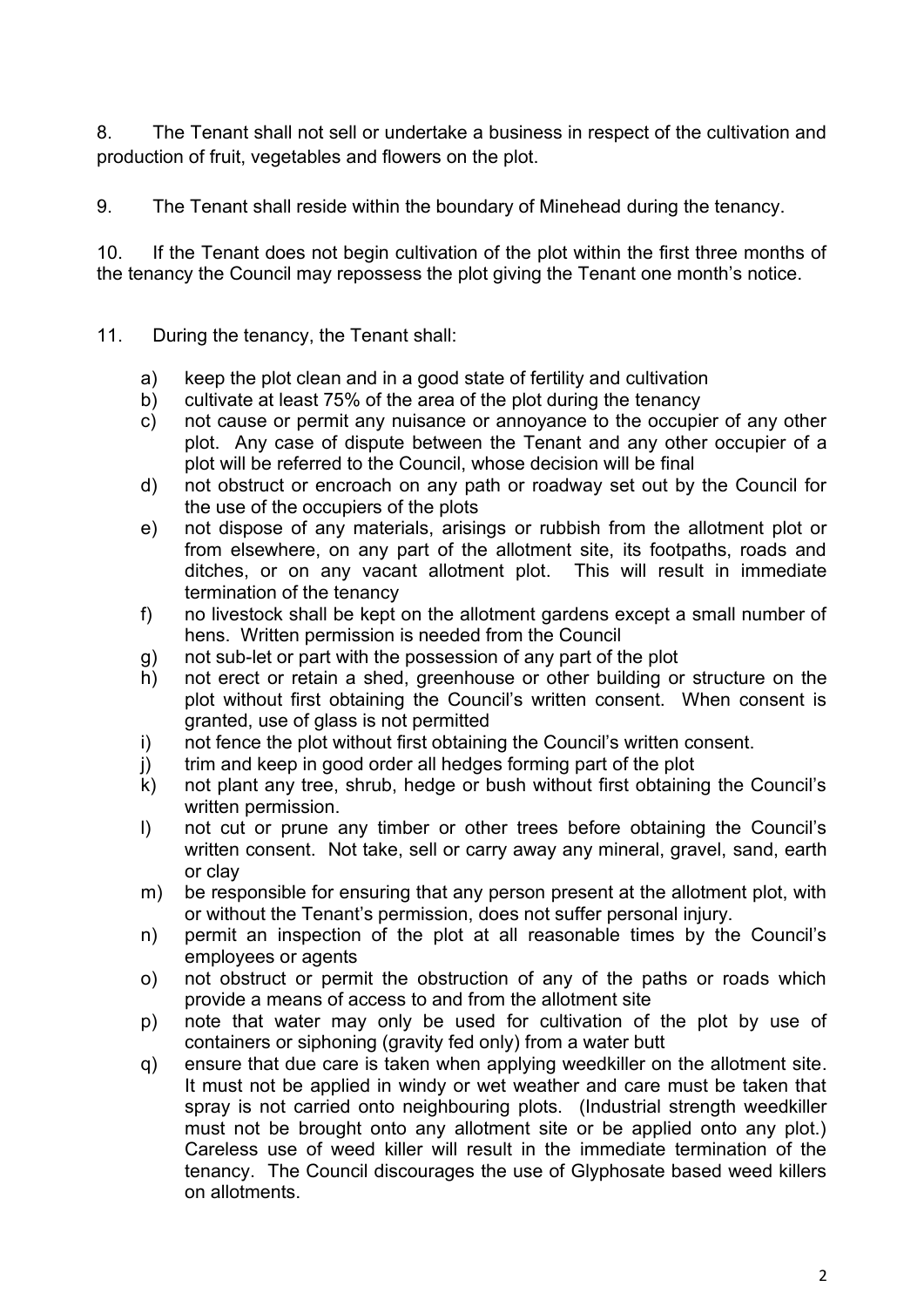- r) ensure that any dogs brought onto the site are kept on the Tenant's plot and on a lead at all times, and any fouling shall be removed by the Tenant. Failure to do so will result in a ban on all dogs on the allotment site.
- s) note that flammable, corrosive, hazardous chemicals, liquids and/or products are not permitted to be stored on the allotment site.
- t) The use of tyres, carpets or underlay is strictly prohibited.
- u) in line with the Council's environmental policy bonfires or burning of materials are not permitted on any allotment site.

12. The Tenant shall observe additional rules that the Council may make or revise for the regulation and management of the Allotment Site and other allotment sites let by the Council.

13. The tenancy may be terminated by the Council serving on the Tenant not less than twelve months' written notice to quit expiring on or before the 6th day of April or on or after the 29th day of September in any year.

14. The tenancy may be terminated by the Council by service of one month's written notice on the Tenant if:

- a. the rent is in arrears for 40 days or;
- b. the Tenant at any time after a first written warning breaks the terms of this agreement.

15. The tenancy may be terminated by the Tenant by serving on the Council not less than two months' written notice to quit.

16. On the termination of the tenancy, the Tenant shall leave the plot in a satisfactory condition having cleared it of all structures, waste and personal belongings.

17. Any written notice required by the tenancy shall be sufficiently served if sent by registered post to, or left at, the parties' address. Any notice to be served by the Tenant shall be addressed to the Council's Clerk.

18. The Council will retain the names and addresses of allotment holders for the sole purpose of managing its allotment sites. This information will be stored by the Council in accordance with the terms and conditions set down in the General Data Protection Regulation (GDPR) Act 2018. The signing of this agreement by the Tenant will be deemed to be consent for the Council to hold and process this information under the terms of the regulations.

**AS WITNESS** the hands of the parties hereto:

**SIGNED** by the said **EXECUTE: CONSIDER EXECUTE: CONSIDER EXECUTE: CONSIDER EXECUTE: CONSIDER EXECUTE: CONSIDER EXECUTE: CONSIDER EXECUTE: CONSIDER EXECUTE: CONSIDER EXECUTE: CONSIDER EX** (Tenant)

…………………………………... de de la contrata de la contrata de la contrata de la contrata de la contrata de la contrata de la contrata de